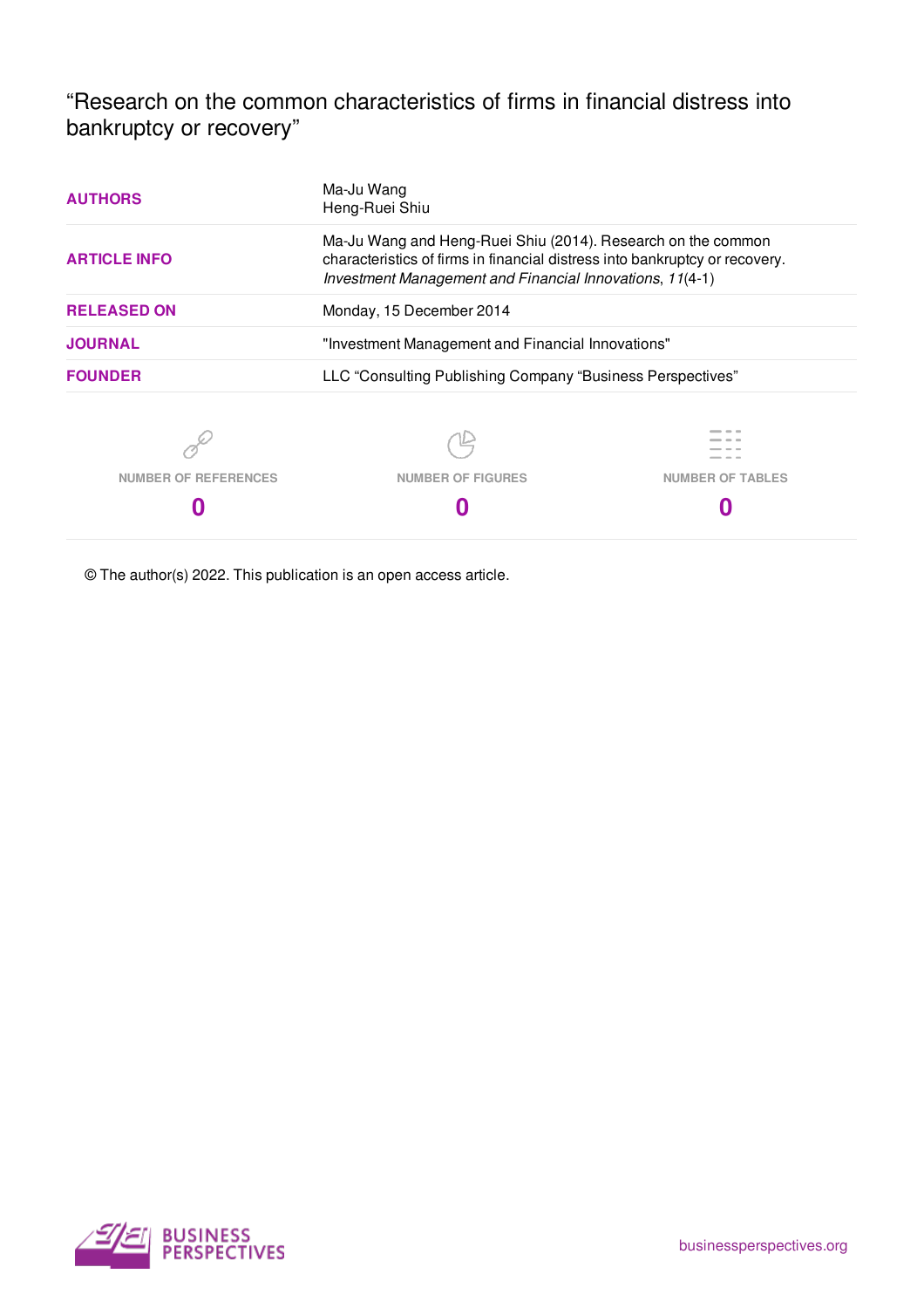#### Ma-Ju Wang (Taiwan), Heng-Ruei Shiu (Taiwan)

# Research on the common characteristics of firms in financial distress into bankruptcy or recovery

#### Abstract

This paper uses the Cox regression model in survival analysis to investigate whether factors that affect the financial distress among listed and OTC (over-the-counter) firms in the emerging Taiwan market will continue to influence the probability of bankruptcy/delisting or recovery. The results show that the variables of liquidity, profitability, capital structure and corporate governance have significant differences in their level of influences among the three models. When cash and cash equivalent holdings are lower, the ratio of independent directors is lower, the control rights deviation level is smaller, the company is not a family-owned business, and then the probability of financial distress is higher. A high debt level increases the chance of bankruptcy/delisting. In the case of higher outsider shareholdings or more control rights deviation, the probability of bankruptcy/delisting or recovery is lower. More excess cash does not necessarily help the firm resume operations. The average stock returns of recovered firms significantly outperform the market index in the following two years. Industry classification and being a family-owned business have no influence on the chance of bankruptcy/delisting or on that of recovery. Moreover, the period from the occurrence of financial distress to the bankruptcy/delisting (to recovery) is about 18 (23) months.

**Keywords:** financial distress, bankruptcy and delisting, recovery, survival analysis, Cox regression. **JEL Classification:** G32, G33, G34.

## Introduction

When a company experiences financial distress, operating conditions may deteriorate, heavy financial burdens become commonplace, and an overall negative atmosphere permeates the company environment. If the company allows the situation to continue and to worsen, bankruptcy may become a reality, market shares decline, and shareholders lose everything. However, if the company takes appropriate steps to remedy the financial conditions and to improve operations, it can recover and experience a resurgence. Typically, a return of stock to normal trading leads to a company's financial recovery in the capital market and thus contributes to balancing the scheduling demands with respect to future operating expenses and investments. A return to the capital market is the basis for the long-term, stable operation of companies. The fact is that when companies are faced with financial distress, some will experience bankruptcy, and some will experience a rebirth. What are the differences between the characteristics of the company that experiences bankruptcy and the company that experiences revitalization?

Past studies about financial distress often define financial distress as being identical to bankruptcy and delisting (bankruptcy/delisting) (e.g., Beaver, 1966; Altman, 1968; Ohlson, 1980; Campbell et al., 2008). With regard to regulations, the Taiwan Stock Exchange (T.W.S.E.) has established a change trading system. Shares of listed companies facing operational difficulties or financial distress will be classified as full delivery shares. This action

-

reminds investors of the delisting risk of such shares. It also warns the listed company to take active measures to address its current predicament. This study views companies with full-delivery shares to be in financial distress.

The legal provisions regulating listed and OTC companies with full delivery as well as those facing bankruptcy/delisting differ substantially. From the perspectives of the company's insider financial and operational status, bankruptcy or delisting inflicts greater damage on the company compared to fulldelivery status. Therefore, firms in financial distress and bankruptcy/delisted firms should be regarded as two different types of firms for discussion.

During this research period, 228 firms encountered financial distress. Although nearly half of the firms in financial distress declared bankruptcy and were delisted, some firms make a successful recovery, demonstrating the possibility of recovery. Studies related to recovery are relatively rare. This gap provides an opportunity to explore the characteristics of recovery of firms caught in financial distress. Survival analysis, which was originally used in the biotechnology field, and the Cox regression model have been applied to credit default or the nonconformance of production segments. We will apply survival analysis and the Cox model in the study.

The empirical study is divided into two stages. According to variables related to liquidity, profitability, capital structure, and corporate governance, we discuss whether the impact of the variables differs significantly between the two stages. During the first stage, all sample firms (including sound firms and firms in financial

Ma-Ju Wang, Heng-Ruei Shiu, 2014.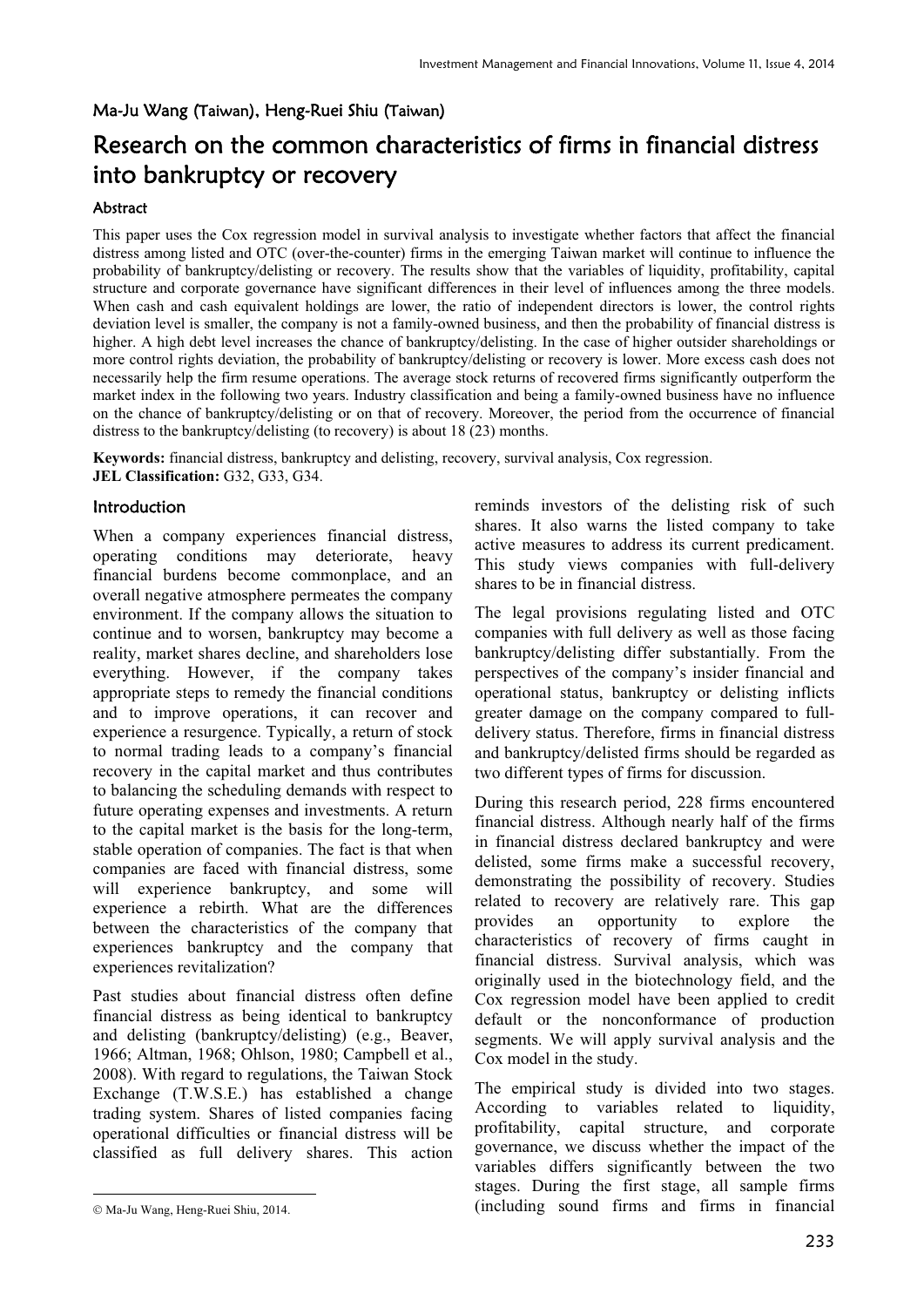distress) are used to explore factors affecting the occurrence of financial distress. During the second stage, focusing on sample firms in financial distress, we distinguish the sample firms in bankruptcy/ delisting (in line with the compulsory delisting as provided by the T.S.E.) to explore whether the significant influencing factors of the occurrence of financial distress will similarly affect the bankruptcy/delisting chance of firms in financial distress. In addition, we differentiate sample firms with successful recovery from sample firms in financial distress (classified as shares of full delivery, but resumed in trading) to explore whether the significant influencing factors of financial distress may similarly affect a company's chance of recovery. The study excludes the firms still with full-delivery of the shares in the second stage.

According to the results of empirical studies, when there are more cash and cash equivalent holdings, the ratio of independent directors is higher, the control rights deviation level relative to cash flow rights is higher, and the company is a family-owned business, then the possibility of the occurrence of financial distress in stage I is lower. A high debt ratio is one of the main factors leading to bankruptcy/delisting in stage II. In the event of financial distress, independent directors may not be able to fully function; consequently, in the bankruptcy/delisting stage, when the ratio of independent directors is lower, the probability of bankruptcy is lower.

In the second stage, the results show that a higher outsider shareholdings ratio and higher control rights deviation level lead to a lower chance of bankruptcy/delisting and recovery. Both independent samples from financial distress to bankruptcy and from financial distress to the recovery, we find that the effects of explanatory variables don't necessarily have a mutually inverse relationship.

The empirical results suggest that the factors of industry type and being a family-owned business do not affect the probabilities of bankruptcy/delisting, nor do they affect the recovery in stage II. We analyze their stock returns and find that the stock returns two years after re-listing outperform the market return.

Different from the past research, this study is to clearly define the two stages of three different scenarios of firms-financial distress, bankruptcy/ delisting, and recovery an approach that differs from the previous literature's analysis of firms in financial distress as a single group. In addition, this paper introduces the Cox regression model of the survival analysis of risk management to study how the factors affecting a company in financial distress during stage I may similarly affect the next bankruptcy/delisting or recovery in stage II. It

enhances the credibility of the research and analysis relative to other general statistic research models by considering the survival time factor.

## 1. Financial distress and recovery

The occurrence of financial distress may cause different levels of damage to a company in different situations. This phenomenon is related to the survival possibility and future reorganization of firms in financial distress. This paper argues that financial distress and bankruptcy/delisting should differ in both their definition and their level. Fich and Slezak (2008) and Turetsky and McEwen (2001) suggest that firms in distress and firms entering bankruptcy should be differentiated, as the influencing factors at different stages are not identical.

**1.1. Variables that affect financial distress.** Beaver (1966) and Gombola et al. (1987) use cash flow and liquid assets to measure the impact of a company's liquidity on its financial distress and suggest that a company's liquidity and financial distress are negatively correlated. Altman (1968), Ohlson (1980), Kahya and Theodossiou (1999) argue that networking capital may also represent liquidity. Opler and Titman (1994) suggest that when financial distress occurs, a company's sales will be affected first, producing unexpected reductions and affecting the company's profits. Beaver (1966), Ohlson (1980), Gombola et al. (1987), and Beaver et al. (2005) use ROA (return on asset) to measure a company's profitability. Altman (1968), Ohlson (1980), and Campbell et al. (2008) indicate that debt ratios may be used to measure a company's solvency. Beaver (1966) and Beaver et al. (2005) suggest that the debt ratio is an important factor of the prediction of financial distress.

**1.2. Corporate governance variables.** Li and Hsu (2010) find that a reduction in the number of independent directors reduces the monitoring of self-interested behavior by the firm's management. Donker et al. (2009) find that the management holding and outsider shareholding may effectively lower occurrence of financial distress. Since the self-interest of both the insider and outsider shareholders associated with firm value, there is a complimentary effect of diligent work and supervision (Cheung et al., 2011).

Anderson and Reeb (2003) find that family businesses are better than non-family businesses in terms of profitability and those family holdings may enhance monitoring mechanisms and increase investment efficiency (Ang et al., 2000). The findings overthrow the earlier generalization that excessive ownership concentration may easily lead to management inefficiency and potential conflicts of interest that cut company value (Shleifer and Vishny,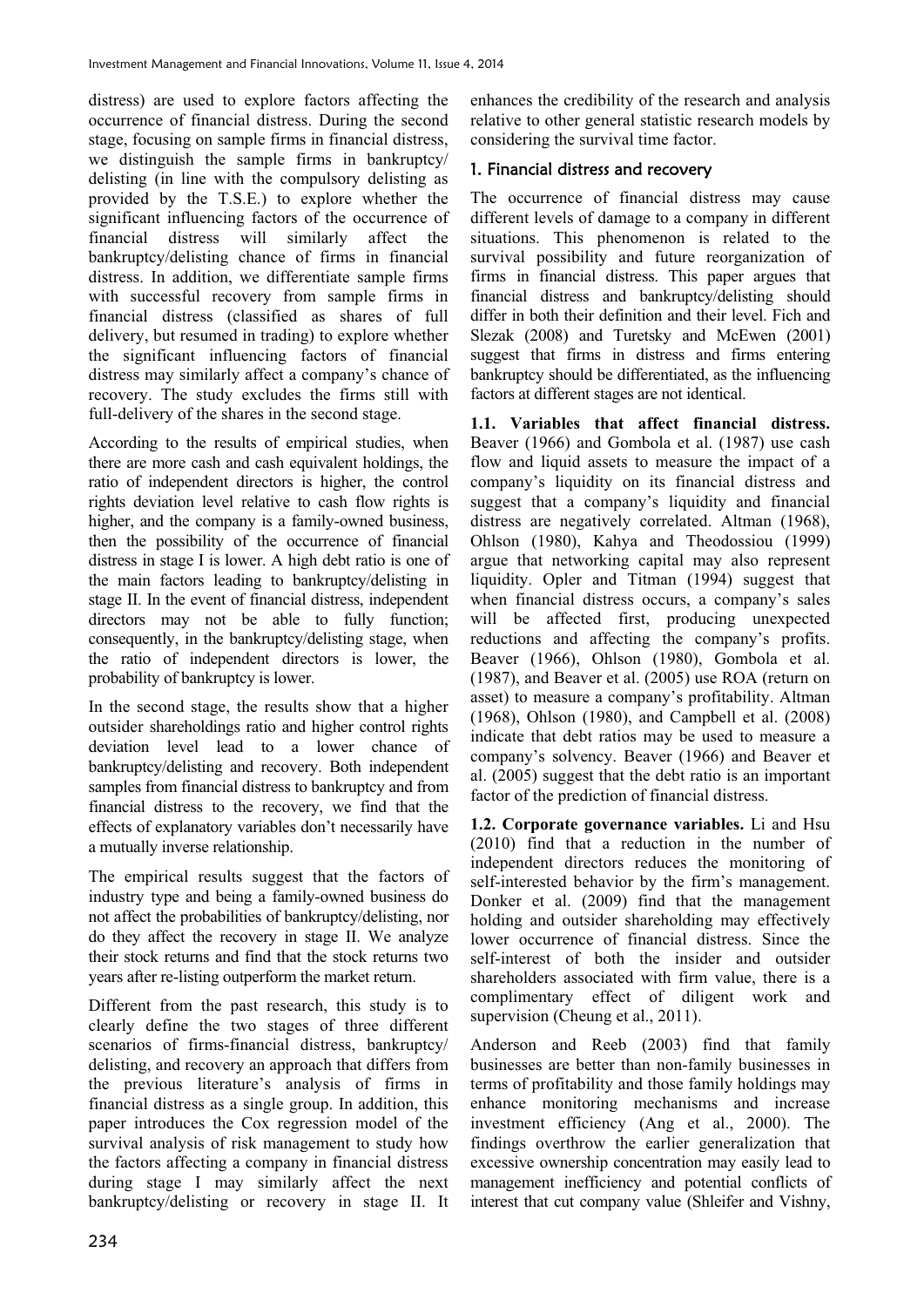1997; Gomez-Mejia et al., 2001). As mentioned, there is no consistent conclusion from the analysis of family holdings in previous literature.

Lemmon and Lins (2003) use the ratio of control rights versus cash flow rights to measure extent of deviation. Masulis et al. (2009) note that management duality separates the share control rights and cash flow rights of the controlling shareholder. This phenomenon affects the use of company resources, which may have an adverse impact on shareholders, as managers could easily take advantage behaviors for their own interest.

**1.3. Recovered firms.** Few studies have discussed the recovery of firms in financial distress. Kahl (2002) reports that a firm's having more financial leverage will face more uncertainty with regard to access to creditors facilitating the firm's development. Kim and Kwok (2009) note that creditors and shareholders prefer different solutions when distress occurs. The shareholding ratio of management affects the decision to either file for bankruptcy/reorganization or to privatize.

Although several studies have discussed the choice of reorganization or liquidation in financial distress, no further discussion has been made. This paper attempts to explore the characteristics of firms that have recovered from financial distress.

**1.4. Financial distress and recovered company model.** Yeh et al. (2007) argue that although the logistic model is able to predict the chance of financial distress in the future, it cannot accurately predict the timing of the financial distress. Comparatively, survival analysis is able to predict survival probabilities at different points in time, allowing the company to take proper measures before or upon the occurrence of financial distress (Shumway, 2001). Cox (1972) adds the hazard functions of survival analysis into the sample independent variables in a regression model. The survival analysis model is also known as the Cox model or hazard model.

Kahya and Theodossiou (1999) and Shumway (2001) suggest that because firms' conditions change over time, the use of static models will result in errors. The Cox or hazard model improves on the shortcomings of the static model. Hillegeist et al. (2004) and Beaver et al. (2005) use survival analysis to predict the bankruptcy probability of a company. They find that the model has significant explanatory power (Cheng et al., 2010; Hwang, 2012). We adopt the Cox model for analysis. Because the timing of financial distress differs between companies, the model considers the time-varying covariate, which enhances the explanatory power.

**1.5. Establishment of hypotheses.** According to the literature review (Altman, 1968; Ohlson, 1980; Campbell et al., 2008), the research will focus on the factors that affect the occurrence of financial distress when new types of financial distress occur. For example, in 2001, Enron inflated profits on its financial statements and used fabricated earnings information to deceive its investors. Many studies have begun to add dummy variables to forecast the occurrence of financial distress regarding agency problems (Donker et al., 2009; Cheung et al., 2011).

During the recovery stage, a firm must address complex matters, including liabilities settlements, tax payments, and responses to the monitoring of relevant authorities as well as governmental regulations. Therefore, whether management is willing to continue company operations is of paramount importance. However, companies engaged in earnings management to manipulate earnings increase their moral hazard. Therefore, if companies assume a supervisory function, they will return to normal operations, and investors will not cause secondary damage. Hence, in this stage, it is necessary to incorporate the variables of corporate governance for observation, such as the mechanisms of independent directors and the outsider shareholding.

The variables of financial distress previously discussed in the literature may be divided into financial variables and corporate governance variables. The financial variables are represented by liquidity, profitability, and capital structure. Because most corporate governance variables are related to ownership structure and shareholder control, we discuss corporate governance variables, including the ratio of independent directors, insider shareholding ratio, outsider shareholding ratio, family member shareholding ratio, and ratio of control rights relative to cash flow rights.

A company in distress following bankruptcy/ delisting may still recover. We observe that the influencing factors of a company and the extent of their influence on it will differ between stages. H-1 is proposed as follows:

*Hypothesis 1: The financial and corporate governance variables affecting the occurrence of financial distress are different from the variables affecting the occurrence of bankruptcy/delisting (recovery), and they have different levels of influence.* 

This paper finds two special phenomena of data from Taiwan during the data compilation process. First, a considerable proportion of Taiwanese listed and OTC companies are family businesses. Second, in the Taiwanese stock market, the electronics industry represents over 50% of the total market. We explore whether the family business type and industry classification may affect the probability of bankruptcy/delisting or opportunities for recovery.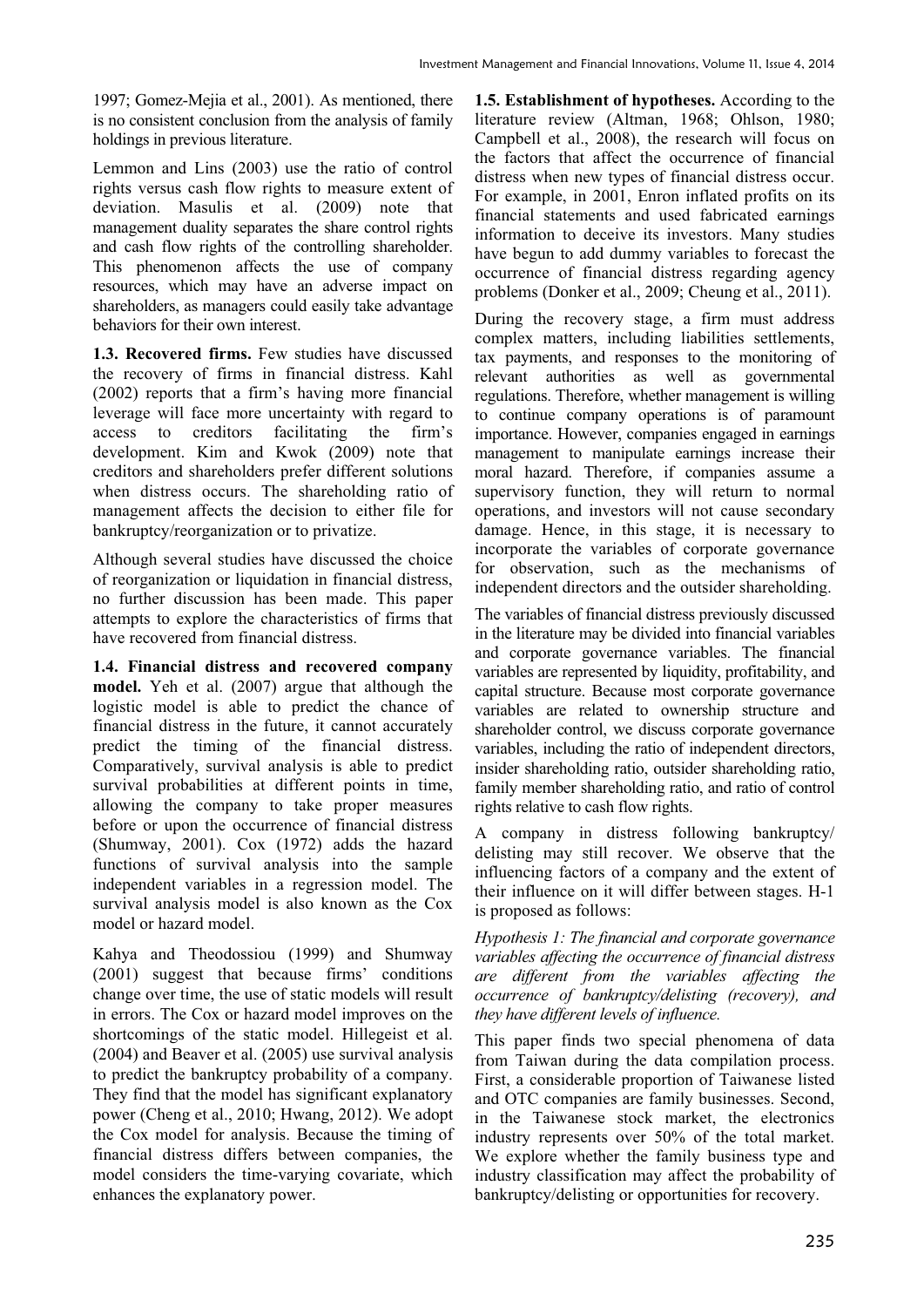The sample data are classified into 19 categories by industry, according to the TEJ industrial classification, to distinguish the distribution of different samples in various industries. The electronics industry represents the largest proportion at 57%, followed by other major industries, such as the biomedical technology industry at 6.4%, the building materials and construction industry at 5.4%, the electro-mechanical machinery industry at 4.7%, the textile industry at 4.5%, the steel industry at 3%, the foodstuffs industry at 2.7% and the plastics industry at 2%.

In the sample data, the electronics industry and the electro-mechanical machinery industry are major export industries in Taiwan. Export industries are highly important for island countries. Firms in such industries have an average likelihood of encountering financial distress of 10%, a rate that is lower compared with other industries. However, once financial distress occurs in such firms, approximately 40% of these firms will be delisted, nearly 30% of which recovers.

The steel industry, the building materials and construction industry, the textile industry and the foodstuffs industry are traditional industries, which may be severely tested due to bottlenecks from industrial restructuring and labor-intensive features. The average percentage of firms caught in financial distress in traditional industries has risen by nearly 30%, and nearly 50% of such firms experience bankruptcy/delisting. The textile industry and the foodstuffs industry have a higher percentage of bankruptcy/delisting compared with the steel industry, the building materials industry, and the construction industry. The biomedical technology industry is a star industry that is increasing in popularity. Coupled with the considerable reputation of the Taiwanese medical industry and basic R&D in technology, this industry has boomed in recent years. The percentage of firms in this industry caught in financial distress is considerably low at 2.2%, and 100% of the firms caught in financial distress during the period recover. One may thus regard the industry as being promoted or supported by the government and faces considerable future development.

The sample descriptions show that the percentage of firms in financial distress, bankruptcy/delisting, or recovery vary greatly by industry. We argue that there are different characteristics among industries, leading to different probabilities of bankruptcy/ delisting or recovery in the event of financial distress. H-2 is proposed as follows:

*Hypothesis 2: Different types of industries will affect the probability of bankruptcy/delisting (recovery) in the event of financial distress.* 

As mentioned, there is no consistent conclusion from the analysis of family holdings in previous literature. On the one hand, family businesses cannot attract good talent to serve as professional managers, due to a lack of organizational transparency and the inability to evenly distribute interests (Shleifer and Vishny, 1997; Luis et al., 2001). On the other hand, family businesses are able to focus on their long-term interest without engaging in random speculative behaviors, and the family businesses may effectively use the monitoring effect to reduce agency cost (Ang et al., 2000; Anderson and Reeb, 2003). Until now, there is no definitive conclusion regarding the impact of being a family business on a firm's performance.

We find that a considerable percentage of listed and OTC companies are family businesses in the sample, which are less likely to encounter bankruptcy/delisting in case of financial distress and have a higher probability of recovery. H-3 is proposed as follows:

*Hypothesis 3: Being a family business affects the probability of bankruptcy/delisting (recovery) in the event of financial distress.* 

## 2. Research design

The data source is the Taiwan Economic Journal database (TEJ), and the sample period spans from January 2000 to July 2011. This research excludes the finance, securities and insurance industries, because of their different operational features, financial and applicable regulations, and, removing firms that have dissolved due to mergers or other reasons unrelated to financial distress. This paper differentiates data on 228 firms in financial distress during the research period and then distinguishes between data on 101 firms going bankrupt, data of 83 recovered firms and data on 44 firms still with full-delivery stocks among firms in financial distress. These 44 sample firms are not included in later empirical research in this article.

**2.1. Variable selection.** The explanatory variables may be classified into the two categories of financial variables and corporate governance variables, which are variables selected by a company's current financial status and corporate governance, respectively, with reference to the relevant literature. The financial variables are categorized into liquidity, profitability, and solvency variables and include the following: cash and cash equivalents /liquid liabilities, liquid assets/total assets, net working capital/total assets, net profits/total assets, and total liabilities/total assets. Corporate governance variables are primarily concerned with the shareholding structure and the composition of the company's policymakers as well as their impact, including: family business (a dummy variable, where 1 denotes a family business; 0 otherwise); the seats of independent directors/the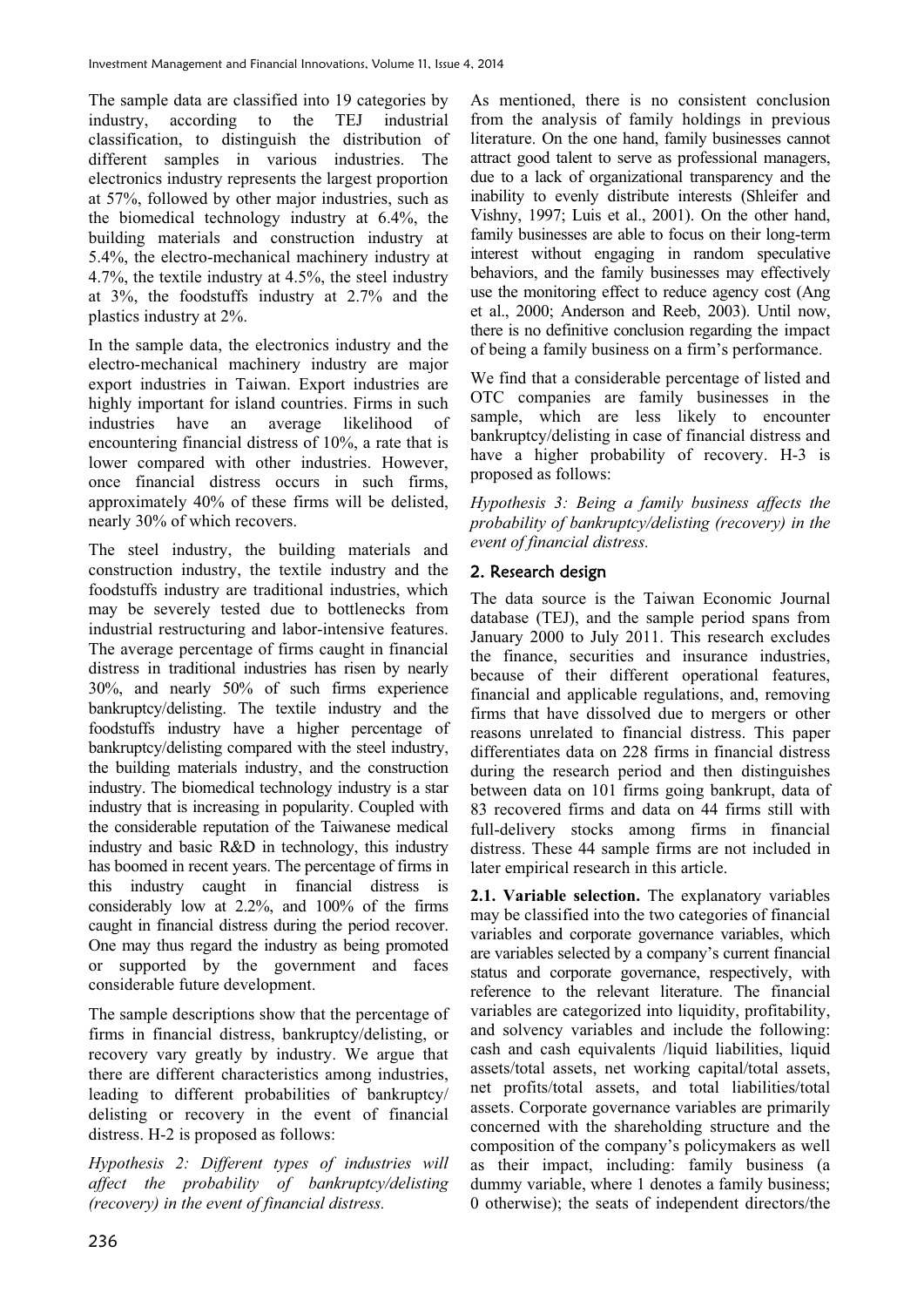total seats on the board of directors; the insider shareholding ratio; the outsider shareholding ratio; and the ratio of control rights to cash flow rights (the deviation level of control rights). In addition, regarding the control variables, firm size is measured by the natural log of the market value of equity. The dividend payout ratio is the cash dividends per share/earnings per share. The price-to-book ratio is the price per common stock/book value per share.

We explore the issues from a post-event point of view, focusing on the possibility of bankruptcy/ delisting or recovery of firms caught in financial distress. The individual data are the average of the quarterly data prior to the date of financial distress, the date of bankruptcy/delisting, and the date of recovery. This paper uses the descriptive statistics of the data for 13 variables. The average results are shown in Table 1.

|  | Table 1. Descriptive statistics of variables |  |  |
|--|----------------------------------------------|--|--|
|  |                                              |  |  |

| Variables                        | Samples | <b>Financial distress</b> | Two years<br>before<br>bankruptcy/<br>delisting | One year<br>before<br>bankruptcy/<br>delisting | Two years<br>before<br>recovery | One year<br>before<br>recovery |
|----------------------------------|---------|---------------------------|-------------------------------------------------|------------------------------------------------|---------------------------------|--------------------------------|
| Liquid variables                 |         |                           |                                                 |                                                |                                 |                                |
| Cash & C.E./liquid liabilities   | 0.7619  | 0.1676                    | 0.0841                                          | 0.1334                                         | 0.3411                          | 0.6016                         |
| Liquid assets/total assets       | 0.4318  | 0.2168                    | 0.2354                                          | 0.1928                                         | 0.2864                          | 0.4194                         |
| Net working capital/total assets | 0.2725  | $-0.1047$                 | $-0.1490$                                       | $-0.3644$                                      | 0.0405                          | 0.0570                         |
| Profitability variables          |         |                           |                                                 |                                                |                                 |                                |
| Net profit/total assets          | 2.0313  | $-0.1373$                 | $-0.0586$                                       | $-0.0980$                                      | $-0.0504$                       | $-0.0419$                      |
| Capital structure variables      |         |                           |                                                 |                                                |                                 |                                |
| Total liabilities/total assets   | 0.3978  | 0.7258                    | 0.7714                                          | 0.1073                                         | 0.5996                          | 0.5781                         |
| Corporate governance variables   |         |                           |                                                 |                                                |                                 |                                |
| Family business                  | 0.6376  | 0.6930                    | 0.6040                                          | 0.6040                                         | 0.7952                          | 0.7952                         |
| Independent director ratio       | 0.1455  | 0.0821                    | 0.0425                                          | 0.0439                                         | 0.1247                          | 0.1214                         |
| Insider shareholding ratio       | 0.5042  | 0.3694                    | 0.3694                                          | 0.3480                                         | 0.4994                          | 0.5200                         |
| Outsider shareholding ratio      | 0.1184  | 0.1230                    | 0.1083                                          | 0.1141                                         | 0.1312                          | 0.1417                         |
| Deviation of control             | 0.0201  | 0.0252                    | 0.0167                                          | 0.0159                                         | 0.0253                          | 0.0244                         |
| Control variables                |         |                           |                                                 |                                                |                                 |                                |
| Firm size                        | 8.1423  | 5.9033                    | 6.5086                                          | 5.7041                                         | 6.4158                          | 6.4801                         |
| Cash dividends payment rate      | 3.4187  | 0.1185                    | 0.2737                                          | 0.0748                                         | 0.4231                          | 0.2487                         |
| Price-to-book ratio              | 1.7886  | 1.6040                    | 1.7295                                          | 2.5067                                         | 1.4548                          | 1.6946                         |
| Number of sample                 | 1434    | 228                       | 101                                             | 101                                            | 83                              | 83                             |

Notes: The table contains the data of all 1434 sample firms, including 228 firms in financial distress, 101 delisted firms, and 83 recovered firms during the period from January 2000 to July 2011. The column of samples is the total sample mean of the variables. We use data for the year of the distress, one year and two years prior to bankruptcy/delisting, and one year and two years before recovery to calculate the average values of the variables. The family business variable is a dummy variable, for which 1 denotes a family business and 0 otherwise.

In Table 1, in addition to the total samples, we classify the samples into the three categories: financially troubled firms, bankruptcy/delisting firms, and recovered firms, and the average values of the 13 variables in the categories of financial variables, corporate governance variables, and control variables are obtained. The data indicates that variables categorized as liquidity, profitability, capital structure and corporate governance variables have different characteristics at different stages. The data indicates that the debt ratios of firms in financial distress are undoubtedly higher.

The debt ratio of the entire sample in this study is approximately 40%. When a company falls into financial distress, the debt ratio increases to 73%. Furthermore, when a company enters bankruptcy and delists within two years, the debt ratio increases to 77%. In Taiwan, when the debt ratio exceeds 60%, the company is issued a red warning tag on MOPS, which serves as a signal to investors. If the company strives to revive and works to decrease its debt ratio, then it is able to reduce it to approximately 58%. Accordingly, the debt ratio, which is regarded as an important indicator of the different stages of credit, affects the credit rating of the firm. Moreover, nearly 80% of the recovered firms are family businesses. Difference t-testing of the sample means for every two-stage set is performed to observe whether the variables have significant differences in different scenarios, and the corresponding results are presented in Table 2.

The mean differences, as shown in Column (1) of Table 2, suggest that firms with higher cash, liquid assets, net working capital and profitability and a higher ratio of independent shareholders and insider shareholding ratio as well as those that are not family-owned businesses are less likely to encounter financial distress. As shown in Column (2), the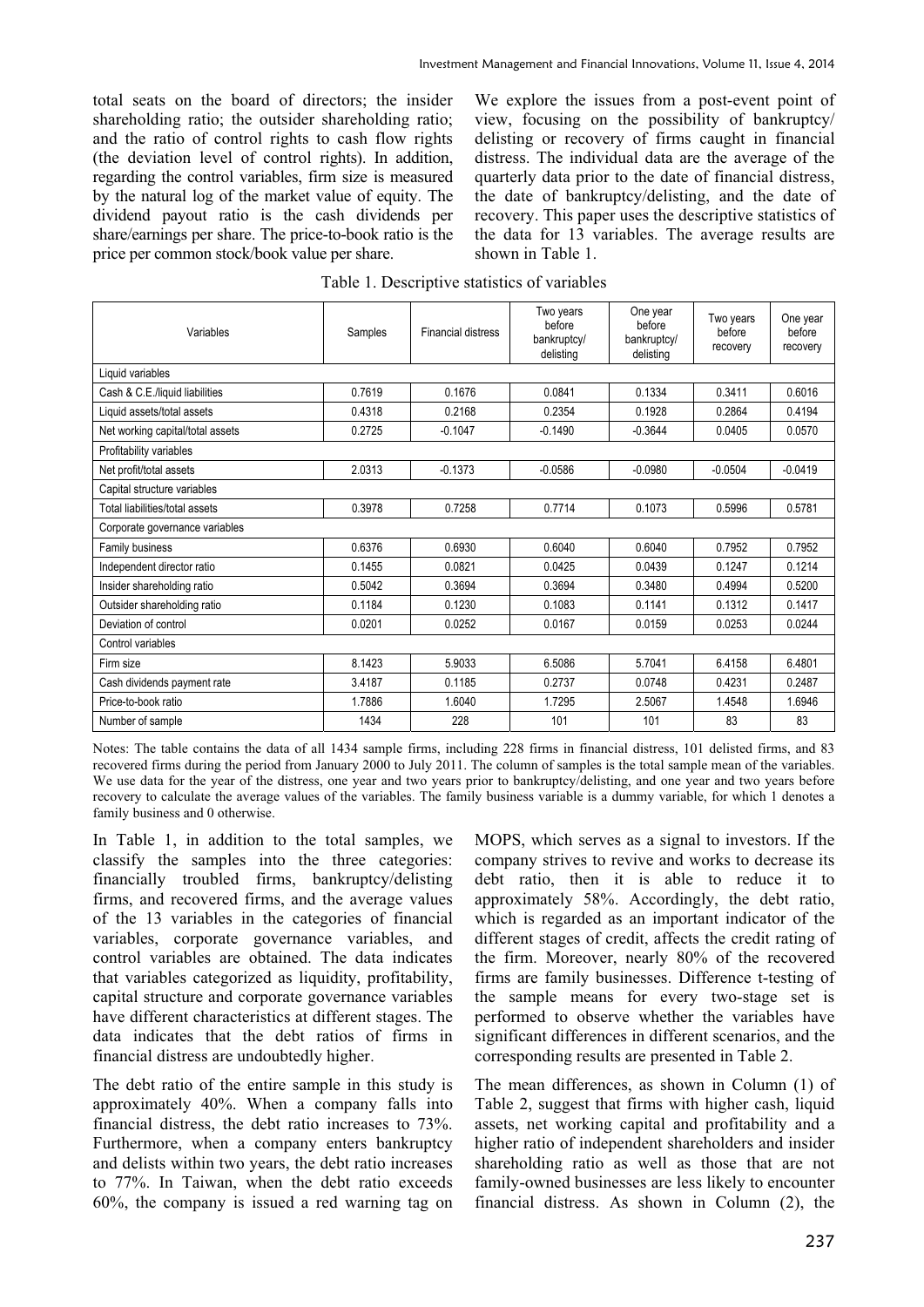significance of the difference between firms caught in financial distress and firms facing bankruptcy/ delisting is slightly less. The previous literature has

often mixed the two categories of sample firms, but the two sets of firms have several differences and should be discussed separately.

| Variables                                       | All samples -<br>financial distress<br>(1) | Financial distress-<br>bankruptcy/delisting<br>(2) | Financial distress-<br>recovery<br>(3) | Bankruptcy/<br>delisting - recovery<br>(4) |
|-------------------------------------------------|--------------------------------------------|----------------------------------------------------|----------------------------------------|--------------------------------------------|
| Liquidity variables                             |                                            |                                                    |                                        |                                            |
| Cash & C.E./liquid liabilities                  | $0.594***$                                 | 0.0.34                                             | $-0.434**$                             | $-0.468**$                                 |
| Liquid assets /total assets                     | 16.731***                                  | 1.249                                              | $-1.765**$                             | $-0.227**$                                 |
| Net working capital /total assets               | $0.377***$                                 | $0.260***$                                         | $-0.162***$                            | $-0.421***$                                |
| Profitability variables                         |                                            |                                                    |                                        |                                            |
| Net profit/total assets                         | $2.169***$                                 | $-0.039**$                                         | $-0.095***$                            | $-0.056***$                                |
| Capital structure variables                     |                                            |                                                    |                                        |                                            |
| Total liabilities/ total assets                 | $-0.328***$                                | $-0.241***$                                        | $0.148***$                             | $0.388***$                                 |
| Corporate governance variables                  |                                            |                                                    |                                        |                                            |
| Family business                                 | $-0.055*$                                  | $0.089*$                                           | $-0.102***$                            | $-0.191***$                                |
| Ratio of independent directors                  | $0.063***$                                 | $0.038***$                                         | $-0.039***$                            | $-0.078***$                                |
| Insider shareholding ratio                      | $0.135***$                                 | 0.021                                              | $-0.151***$                            | $-0.172***$                                |
| Outsider shareholding ratio                     | $-0.005$                                   | 0.009                                              | $-0.019$                               | $-0.028*$                                  |
| Deviation of control against<br>cash flow right | $-0.781$                                   | 0.009                                              | 0.001                                  | $-0.009$                                   |
| Control variables                               |                                            |                                                    |                                        |                                            |
| Firm size                                       | $2.239***$                                 | 0.199                                              | $-0.577***$                            | $-0.776***$                                |
| Cash dividends payment ratio                    | $3.300***$                                 | 0.044                                              | $-0.130$                               | $-0.174*$                                  |
| Price-to-book ratio                             | 0.185                                      | $-0.903$                                           | $-0.091$                               | 0.812                                      |

Notes: Mean difference *t*-testing of the variable data between the two samples is performed. The sample sets are the entire sample and those of the year of financial distress (1), the samples of the year of financial distress and one year before the bankruptcy/delisting (2), the samples of the year of financial distress and one year before recovery (3), and the samples of one year before the bankruptcy/delisting and one year before recovery (4). The amounts represent the mean difference at each stage, with \*\*\*, \*\*, and \* representing the 1%, 5% and 10% significance levels, respectively.

We find that a company with higher profitability, but lower net working capital, continues to face the risk of bankruptcy/delisting. The debt ratio of bankrupt firms is significantly higher. Companies that may recover must greatly reduce their debt ratio. In terms of corporate governance, familyowned companies that meet financial distress are less likely to meet bankruptcy/delisting. Independent directors control fewer seats between bankrupt and delisted firms. Once in financial distress or upon encountering bankruptcy/delisting, the companies that are family-owned, more independent directors, and more insider and outsider shareholdings, have a higher chance of recovery. As shown in Table 2, there are the most significant differences in the average of the financial variables and corporate governance variables in the different stages.

**2.2. Survival analysis and Cox model.** Survival analysis is better able than general static models to predict the timing of the occurrence of events, the probabilities of event occurrence at different points in time, and the timing of future survival. When the survival time *T* is beyond a certain time *t*, the survival rate represented by the survivor function is as follows:

$$
S(t) = P(T \ge t) = 1 - P(T < t) = 1 - F(t) \tag{1}
$$

The hazard function  $h(t)$  is the probability of the events occurring during the observation period. The relationship between the survivor function and the hazard function may be represented as follows:

$$
S(t) = e^{-\int_0^t h(u)du} \Rightarrow h(t) = \frac{-S'(t)}{S(t)}
$$
 (2)

Cox (1972) adds independent variables to the hazard function of survival analysis and changes it to *h*(*t*;*x*), forming the following regression equation:

$$
h(t; x) = h_0(t) \exp \sum_{i=1}^n \beta_i \chi_i(t_i), \qquad (3)
$$

Where  $\chi_i(t_i)$  is an explanatory variable that influences hazard occurrence,  $\beta_i$  is the coefficient of the independent variables, and  $h_0(t)$  represents the baseline hazard function when  $t = 0$ . We run the following three regressions using equation (3) as follows:

Financial distress probability =  $h_1(t; x)$ , bankruptcy/ delisting probability =  $h_2(t; x)$ , recovery probability  $= h_3(t; x)$ .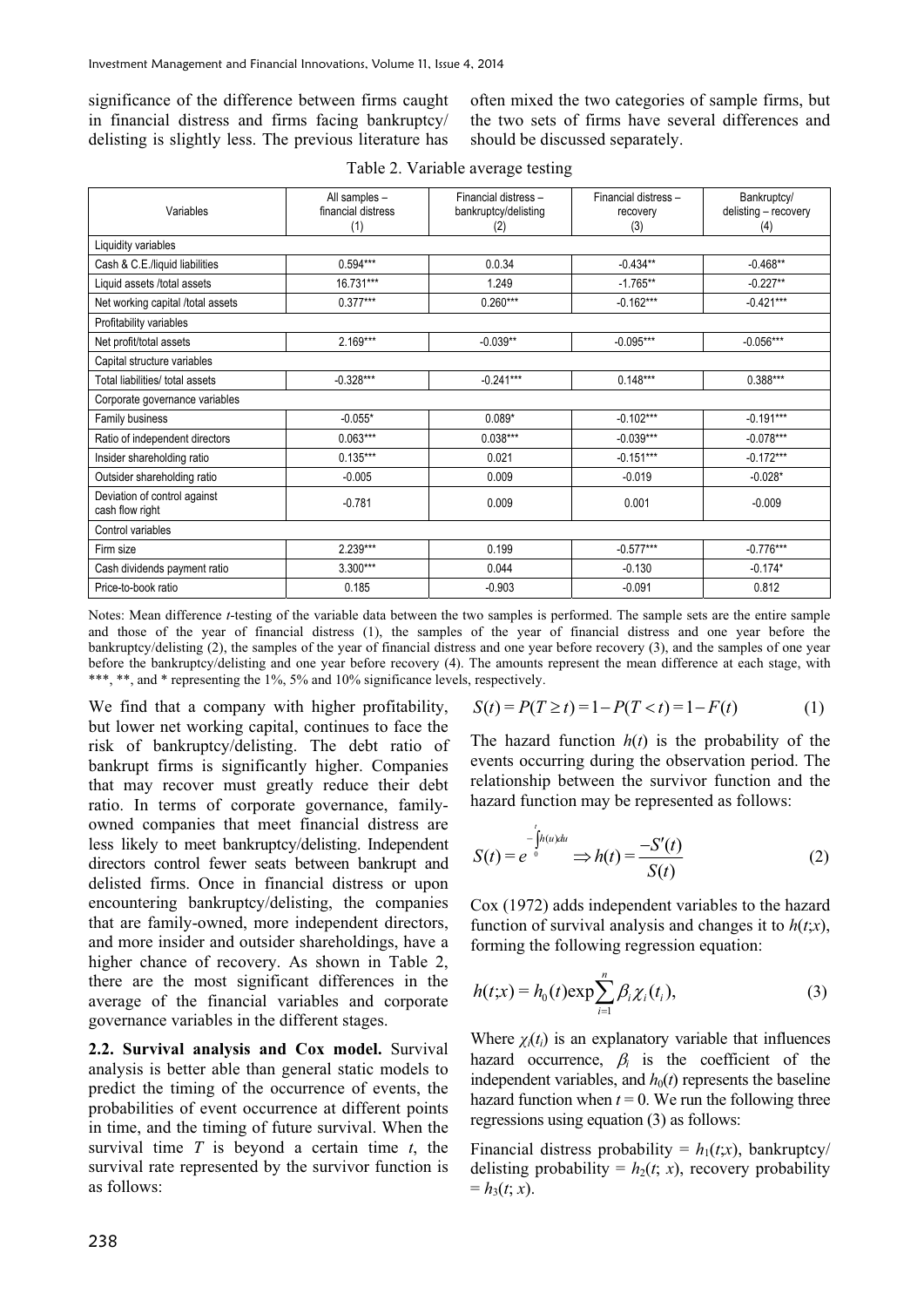The Cox model uses the MLE (maximum likelihood estimation) method, which estimates parameter  $\beta$ based on the concept of conditional probability. Finally, we conduct a Log-Rank test to assess the fitness of the individual Cox models.

This study uses the Cox regression model of survival analysis to study whether influencing factors on financial distress may similarly affect the probability of bankruptcy/delisting or recovery.

## 3. Empirical analysis

**3.1. Survival time and censored data.** In survival analysis, this analysis focuses on the period from the occurring of financial distress to bankruptcy/ delisting as the survival time. The recovery time is the period from the occurring of financial distress to the date of recovery, measured in months. Censored data regard the date of bankruptcy/delisting or the date of recovery as the date of the event. If there is any occurring of an event during the observation period, the company data are regarded as complete and are set as 1. Otherwise, the company data are regarded as censored data and are set as 0.

We find that the average survival period from the date of financial distress occurrence to the date of bankruptcy/delisting is approximately 18 months, whereas the average recovery period from the occurrence of financial distress to recovery is approximately 23 months. The recovery time is longer than the survival time before the company enters bankruptcy/delisting.

**3.2. Cox regression analysis.** In stage I, we use all of the samples to analyze the influencing factors of the occurrence of financial distress. In stage II, we use the data one year prior to bankruptcy/delisting to predict the probability of bankruptcy/delisting and similarly use the data one year prior to recovery to predict the probability of recovery. The data consist of the average of the quarterly data around the date of the event. The results are summarized in Table 3.

As shown in Table 3, among the liquidity variables for stage I, the ratio cash and cash equivalents/ liquid liabilities has a weak but significant negative effect on the occurrence of financial distress, as an increase of each unit of the variable may decrease the risk of distress occurrence by 0.331 times. The family business dummy variable has a negative influence, suggesting that financial distress is less likely to occur if the firm is a family business, as family-owned companies are better able to survive hardship with consistent interest in the event of crisis to reduce the agency problem and increase operational efficiency (Anderson and Reeb, 2003).

| Independent variables                        | Stage I F.D.(1) | Stage II B/D(2) | Stage II Rec.(3) |
|----------------------------------------------|-----------------|-----------------|------------------|
| Liquidity variables                          |                 |                 |                  |
| Cash and cash equivalents/liquid liabilities | $-0.331*$       | 2.441           | $-0.261*$        |
| Liquid assets/total assets                   | $-0.861$        | $-0.987$        | $-0.996$         |
| Net working capital/total assets             | $-0.994$        | 2.432           | 1.302            |
| Profitability variables                      |                 |                 |                  |
| Net profit/total assets                      | 1.622           | 1.309           | $-0.26$          |
| Capital structure variables                  |                 |                 |                  |
| Total liabilities/total assets               | 1.136           | 7.764**         | $-0.308$         |
| Corporate governance variables               |                 |                 |                  |
| Family business                              | $-1.193***$     | 1.265           | 1.276            |
| Independent director ratio                   | $-0.423*$       | $5.447*$        | 4.996            |
| Insider shareholding ratio                   | $-0.717$        | 1.612           | 1.772            |
| Outsider shareholding ratio                  | 1.890           | $-0.066**$      | $-0.061**$       |
| Deviation of control                         | $-0.842***$     | $-0.106**$      | $-0.110**$       |
| Control variables                            |                 |                 |                  |
| Firm size                                    | $-0.936$        | $1.371***$      | $1.244**$        |
| Cash dividends payment rate                  | $-0.987$        | $-0.965$        | $2.362**$        |
| Price-to-book ratio                          | 1.174           | $1.208*$        | 1.000            |
| Number of samples                            | 228             | 101             | 83               |
| $\chi^2_{LR}$                                | 42.168***       | 25.515**        | 22.278*          |

|  | Table 3. Cox regression analysis |  |
|--|----------------------------------|--|
|  |                                  |  |
|  |                                  |  |

Notes: The value, as shown in the table, is the result of adding the  $\beta$  coefficients into the index according to the Cox regression hazard ratio equation representing the times of risk increases in the case of an increase of each unit of the variable. Model (1) uses the samples in financial distress during Stage I. Model (2) uses the samples facing bankruptcy/delisting during Stage II. Model (3) uses the sample firms in recovery during Stage II. \*\*\*, \*\*, and \* representing the 1%, 5% and 10% significance levels, respectively.

Among the corporate governance variables, the independent director ratio has a significant negative effect on the probability of financial distress. The establishment of independent directors may increase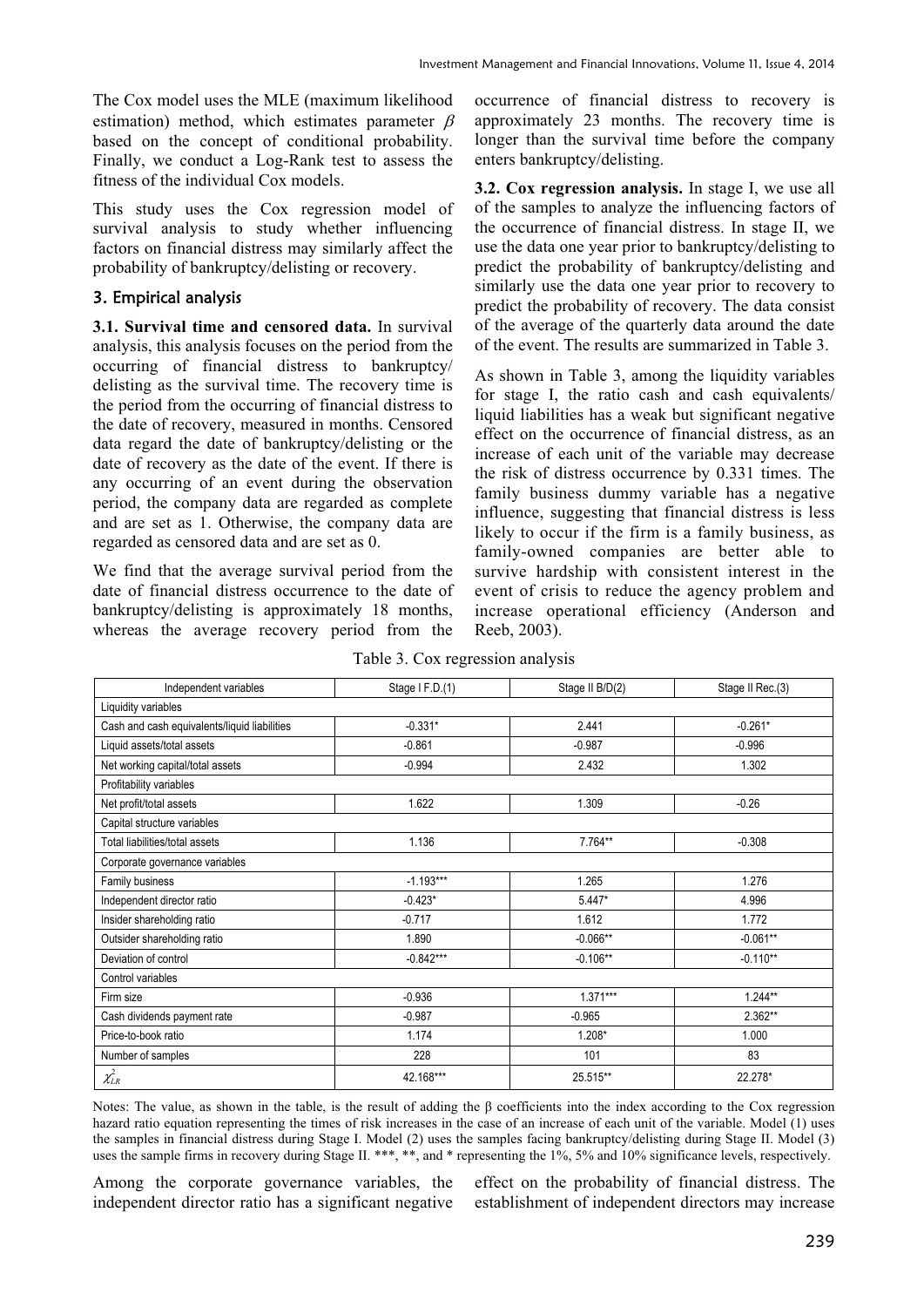financial transparency, reduce information asymmetry and enhance the supervision mechanism of the board of directors to reduce the occurrence of financial distress (Li and Hsu, 2010) and enhance the probability of recovery. On the other hand, when companies fall into financial distress, they face multiple pressures that may compound the possibility of a significant increase in moral hazard, a situation that clearly indicates the need for supervision at the company level. Therefore, when companies experience financial distress, the event should be regarded as a signal that the firm needs an independent director on its board to oversee activities. Struggling companies that enforce this policy and bring on an independent director increase the likelihood of revitalization.

Generally, when the control rights deviation level is higher, it is believed that the quality of corporate governance is poor. However, for a firm potentially facing financial distress, the results may differ; in this case, greater control rights may reduce the probability of financial distress.

In stage II, from financial distress to bankruptcy, the higher the debt ratio, the more likely to increase the probability of bankruptcy/delisting. A higher independent director ratio can increase the probability of bankruptcy/delisting in stage II. If a company has been in financial distress, independent directors may not be able to function fully. However, at the stage of bankruptcy/delisting, having more independent directors may lead to additional costs and conflicts during decision-making.

In this stage, an increase in the outsider shareholding ratio will result in motives to restrict and supervise management behavior to ensure the normal operations of the company, thus facilitating the reduction of the chance of bankruptcy/delisting (Donker et al., 2009). In the stage of financial distress, when the control rights deviation level is higher, the occurrence of financial distress is less likely, as empirical results suggest. And, in the stage of bankruptcy/delisting, a larger deviation of control may be conducive to the consistency of the controllers and shareholders, in terms of their interests, in turn increasing corporate value and reducing the probability of bankruptcy/delisting, a finding different from the conclusions of Masulis et al. (2009) and Lemmon and Lins (2003).

From financial distress to the recovery stage, excess cash has weak but significant negative effects. At the restructuring and recovery stage, investors are most worried about the company engaging in selfserving behaviors in the name of restructuring, although excess cash may help the company to address liquidity problems. According to these empirical results, in this stage, the incentive of selfserving motivation may have a greater influence than liquidity offer.

Among the sub-sample of recovered firms, an increase in outsider shareholdings may strengthen the supervision of the management, however, when a firm decides to restructure for recovery, outsiders might intervene in the strategies and goals of the restructuring and affect the process of recovery if the outsider shareholding ratio is higher.

In the recovery stage, the higher outsider shareholding ratio and control right deviation, the more firms unfavorable be resurrected, basing on our inferences on the negative effect, caused by involving with incentives governing self-interested behaviors among management authorities. Therefore, the management's willingness to run the company is closely related to the success of recovery. Both samples from financial distress to bankruptcy and from financial distress to the recovery are independent. We find that the effects of explanatory variables don't necessarily have a mutually inverse relationship.

According to the above empirical results, the influencing factors and degree leading to the result of insolvency or recovery are different from those affecting the likelihood of financial distress. Therefore, this study confirms H-1 as true.

**3.3. Survival analysis.** We use the survival analysis life table to discuss the number of samples and the survival ratios at different time periods in different stages, including from normal operation to financial distress and from financial distress to bankruptcy/ delisting or recovery. The results are shown in Table 4.

In Table 4, the survival percentages at various intervals of Stage I is higher than those of Stage II. In addition, the survival ratio is higher than that of bankruptcy/delisting in Stage II. It is also found that a longer interval at various stages leads to a lower survival rate among the sample firms.

Table 4. Survival life of various stages

| Interval start<br>time | Stage I: Normal operating -<br>financial distress              |      |                                | Stage II: Financial distress -<br>bankruptcy/delisting | Stage II: Financial distress -<br>recovery |                              |  |
|------------------------|----------------------------------------------------------------|------|--------------------------------|--------------------------------------------------------|--------------------------------------------|------------------------------|--|
| <b>Months</b>          | Number of firms in<br>Cumulative survival<br>interval<br>ratio |      | Number of firms in<br>interval | Cumulative survival<br>ratio                           | Number of firms in<br>interval             | Cumulative survival<br>ratio |  |
|                        | 228                                                            | 0.93 | 101                            | 0.48                                                   | 83                                         | 0.66                         |  |
|                        | 213                                                            | 0.85 | 48                             | 0.32                                                   | 55                                         | 0.35                         |  |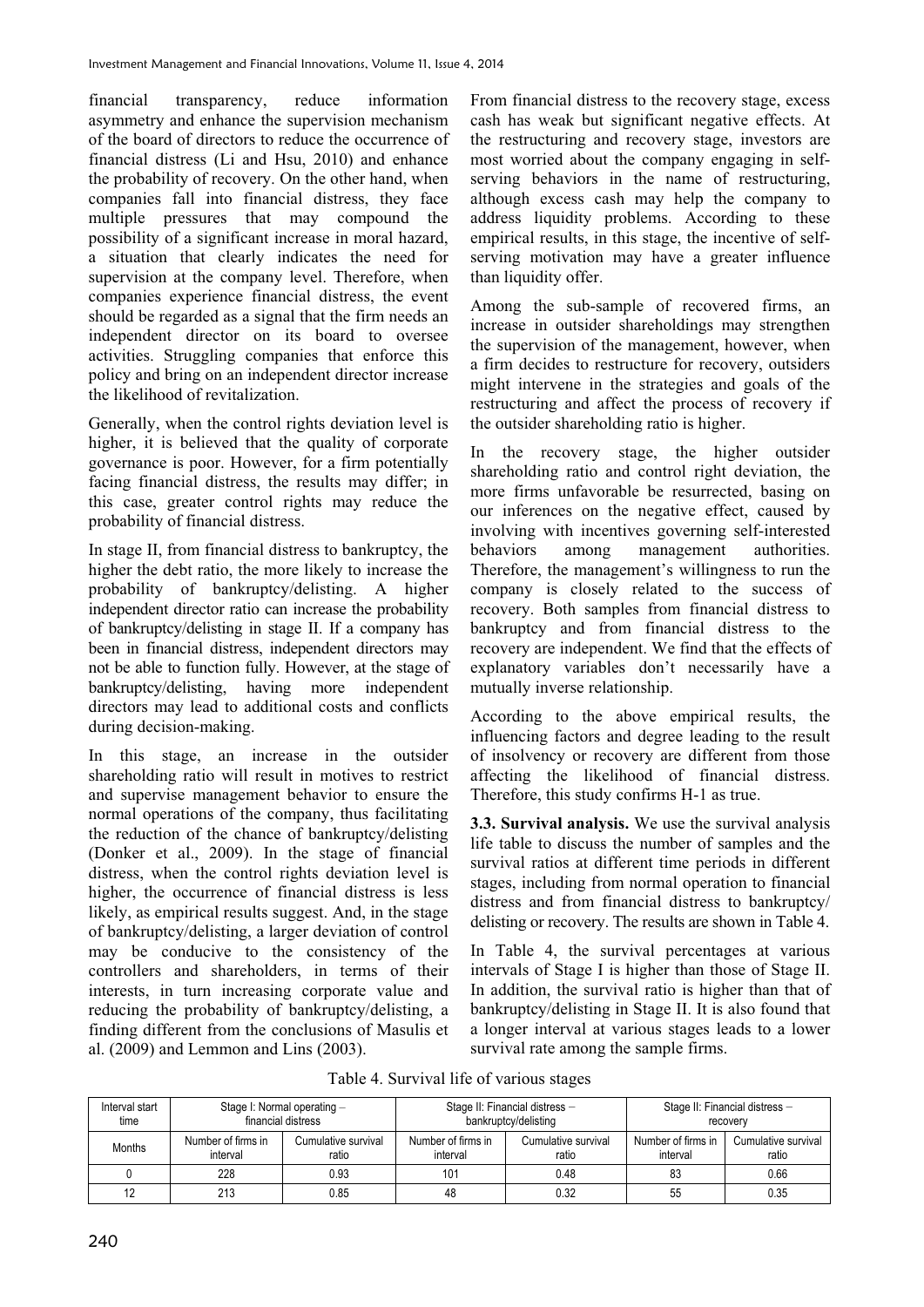| Interval start<br>time | Stage I: Normal operating -<br>financial distress |                              |                                                                | Stage II: Financial distress -<br>bankruptcy/delisting | Stage II: Financial distress -<br>recovery |                              |  |
|------------------------|---------------------------------------------------|------------------------------|----------------------------------------------------------------|--------------------------------------------------------|--------------------------------------------|------------------------------|--|
| Months                 | Number of firms in<br>interval                    | Cumulative survival<br>ratio | Number of firms in<br>Cumulative survival<br>interval<br>ratio |                                                        | Number of firms in<br>interval             | Cumulative survival<br>ratio |  |
| 24                     | 194                                               | 0.79                         | 32                                                             | 0.18                                                   | 29                                         | 0.23                         |  |
| 36                     | 179                                               | 0.72                         | 18                                                             | 0.08                                                   | 19                                         | 0.12                         |  |
| 48                     | 164                                               | 0.63                         | 8                                                              | 0.02                                                   | 10                                         | 0.06                         |  |
| 60                     | 143                                               | 0.47                         | 2                                                              | 0.01                                                   | 5                                          | 0.04                         |  |
| 72                     | 107                                               | 0.36                         |                                                                | 0.01                                                   | 3                                          | 0.02                         |  |
| 84                     | 81                                                | 0.27                         |                                                                | 0.01                                                   | 2                                          | 0.01                         |  |
| 96                     | 62                                                | 0.17                         |                                                                | 0                                                      |                                            | 0                            |  |
| 108                    | 39                                                | 0.09                         |                                                                |                                                        |                                            |                              |  |
| 120                    | 20                                                | 0.02                         |                                                                |                                                        |                                            |                              |  |
| 132                    | 5                                                 | 0                            |                                                                |                                                        |                                            |                              |  |

Notes: The interval start time column refers to the survival time of various stages, respectively, at an interval of 12 months. The number of firms in interval column refers to the number of existing firms during the period. The cumulative survival ratio column refers to the percentage of existing firms by the end of the interval.

**3.4. Kaplan-Meier statistics.** To explore whether the probabilities of bankruptcy/delisting and recovery are affected by the industry classification and business type, we use the Kaplan-Meier survival function to estimate the survival time and recovery time of two classification variables (1 and 0) in the case of different probability and then conduct the Log-Rank test to assess whether there is any significant difference in the probability of the two classifications (1 and 0) of the two groups of data. The research findings are summarized in Table 5.

As shown in Table 5, in the case of bankrupt and delisted firms, if the firm is classified as being in an emerging industry, there is a 75% chance of survival of at least 3.4 months. In either industry, a greater probability of bankruptcy/delisting implies a shorter survival time of the sample firms observed. In the case of recovered firms, regardless of what industry, a greater probability of recovery implies a longer recovery time among the sample firms observed. Furthermore, the industry classification is found to have an insignificant effect on the probability of bankruptcy/delisting or recovery.

|                          | Industry |                      |      |          |       | Family               |       |          |      |       |       |       |
|--------------------------|----------|----------------------|------|----------|-------|----------------------|-------|----------|------|-------|-------|-------|
|                          |          | Bankruptcy/delisting |      | Recovery |       | Bankruptcy/delisting |       | Recovery |      |       |       |       |
| Class/probability        | 25%      | 50%                  | 75%  | 25%      | 50%   | 75%                  | 25%   | 50%      | 75%  | 25%   | 50%   | 75%   |
|                          | 24.80    | 10.07                | 3.40 | 8.07     | 2.28  | 24.30                | 31.50 | 10.07    | 3.20 | 6.07  | 15.97 | 31.87 |
|                          | 32.63    | 12.23                | 3.20 | 5.90     | 4.87  | 39.93                | 29.13 | 10.43    | 4.13 | 12.07 | 15.87 | 30.10 |
| $\gamma$<br>$\lambda$ LR |          | 0.049                |      |          | 2.150 |                      |       | 0.002    |      |       | 0.113 |       |

Table 5. Industry classification and business type

Notes: The left part of this table illustrates the industry type. A class variable value of 1 is held by 94 firms in emerging industries, and a value of 0 is held by 62 samples in traditional industries. The values in the table are the estimated survival time and recovery time of types 1 and 0 for different probabilities and are measured by month. The right part of this table illustrates the family business type. A class variable value of 1 represents the 158 sample family business firms, and a value of 0 represents the 70 sample firms of the non-family business type. \*\*\*, \*\*,\* represent the 1%, 5% and 10% significance levels, respectively.

Similarly, in the analysis of the effects of being a family business, in the case of the samples of bankrupt and delisted firms, if the firm is classified as a family business, there is a 75% chance of survival of at least 3.2 months. The business type is found to have an insignificant effect on the probability of bankruptcy/delisting or recovery. Therefore, H-2 and H-3 are rejected, indicating that industry classification and business type do not affect the probability of bankruptcy/delisting and recovery. These results are the same with the regression analysis.

**3.5. Share price performance of relisting companies.** As previously mentioned, if companies can recover and reenter the capital market, thereby allowing them normal financing opportunities, they will be in a better position to successfully implement future operations and execute appropriate investment plans. This possibility is evident when examining the stock price performance one to three years after a company's resurrection.

Based on the sample in this study, among the firms that experience financial distress, 44.3% of them declare bankruptcy, and 36.4% of them recover. We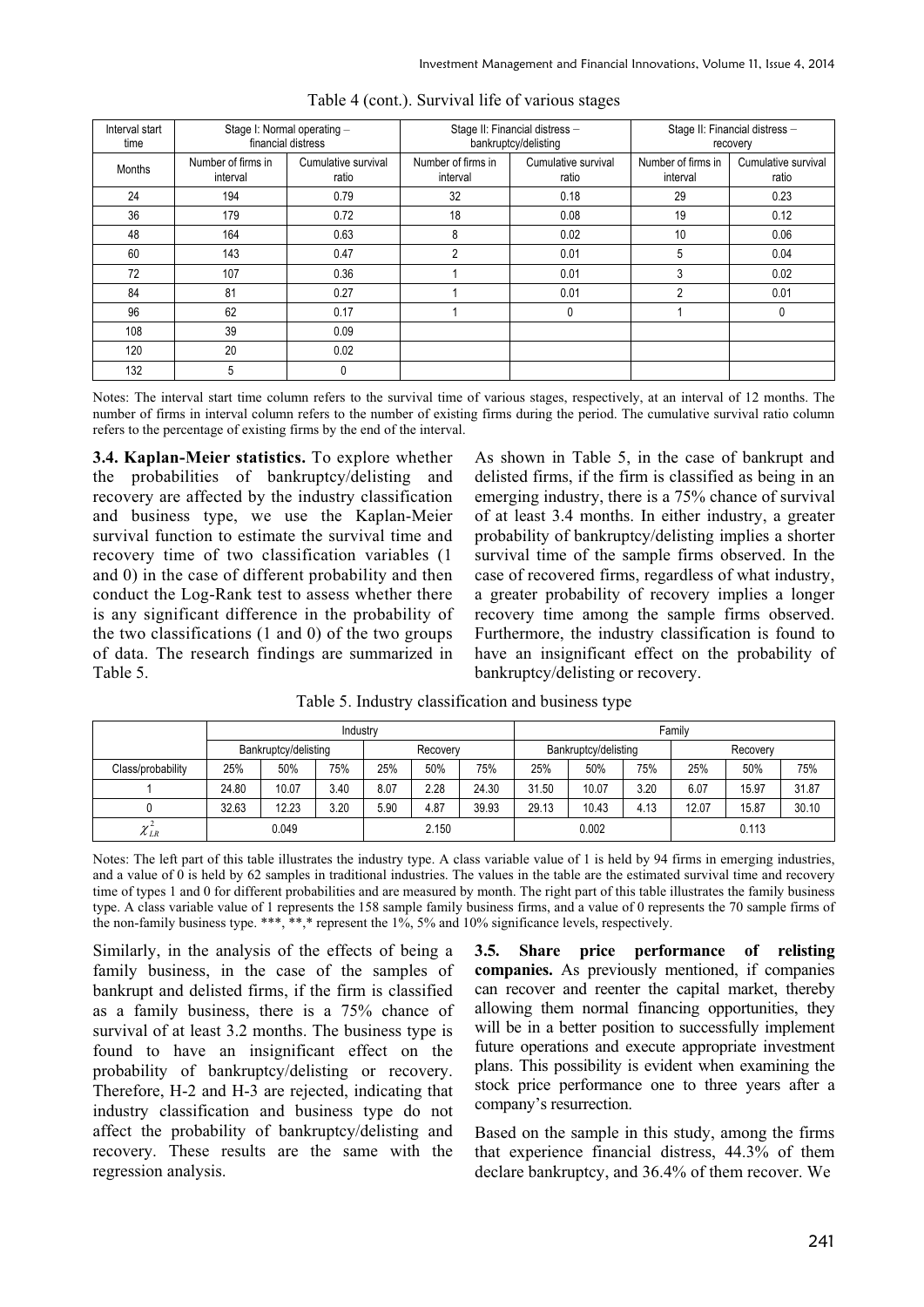wish to further investigate the stock return performance of recovered firms after a series of reforms and restructuring and to confirm whether the occurrence of financial distress may enhance the distress awareness of the company and thus affect long-term corporate value. The stock returns are counted according to the concept of buy and hold proposed by Ritter (1991) and Loughran and Ritter (1995). The results of difference tests on average stock returns are as shown in Table 6.

| t-test                        | One year after recovery | Two years after recovery | Three years after recovery |
|-------------------------------|-------------------------|--------------------------|----------------------------|
| Average return difference (%) | 22.723                  | 21.909                   | 13.403                     |
| t-value                       | $2.612***$              | $2.299**$                | l.157                      |
| S.D. of return difference (%) | 76.333                  | 74.436                   | 80.263                     |
| Number of samples             |                         | 61                       | 48                         |

Table 6. Difference tests of average stock returns

Notes: \*\*\*, \*\*, and \* represent the 1%, 5% and 10% significance levels, respectively.

The testing results suggest that the stock returns of recovered firms are better than the concurrent index return. Especially, the long-term effects of the previous two years are significant and positive. This finding also suggests that the management of recovered firms may improve following the sense of crisis, with the managers running the company more cautiously, thus improving the firm's long-term value.

#### **Conclusions**

The survival time from the occurrence of financial distress to bankruptcy/delisting (recovery) is approximately 18(23) months. The results indicate that the factors that affect financial distress are different from those that influence bankruptcy/ delisting or recovery.

From the stage of financial distress to recovery, although larger amounts of surplus cash may help solving the company's liquidity problem, insiders may engage in self-serving behavior in the name of restructuring, affecting the chance of successful recovery. During normal operations, a higher independent director ratio implies a more robust supervision mechanism. If the company has been in a financial crisis, independent directors may not be able to fully perform oversight of the company from bankruptcy.

When the control rights deviation level is higher, it is generally considered that the quality of corporate governance is poorer. However, in this event, financial distress in Stage I and insolvency in Stage II are unlikely to arise for firms that have higher control rights. Both independent sample firms from financial distress to bankruptcy and from financial distress to the recovery, we find that the effects of explanatory variables don't necessarily have an inverse relationship of the two.

A family-owned company is less likely to fall into financial distress; however, neither the industry classification nor the business type affects the probability of bankruptcy/delisting or recovery. The stock return of the recovered firms in the two years after recovery is significantly higher than the index return.

Unlike previous literature, this study is the discussions of the factors that affect the probability of scenarios including possible financial distress, bankruptcy/delisting, and recovery of a firm, to help understand the characteristics of different periods. We hope that these discussions add some information on financial strategy to reduce the occurrence of financial distress, in addition to avoiding of insolvency of the firm in financial distress; it may have the chance to return to normal operations.

#### **References**

- 1. Altman, E.I. (1968). Financial Ratio, Discriminant Analysis and the Prediction of Corporate Bankruptcy, *Journal of Finance*, 23 (4), pp. 589-609.
- 2. Anderson, R.C. and Reeb, D.M. (2003). Founding-Family Ownership and Firm Performance: Evidence from the S&P 500, *Journal of Finance*, 58 (3), pp. 1301-1328.
- 3. Ang, J.S., Cole, R.A. and Lin, J.W. (2000). Agency Costs and Ownership Structure, *Journal of Finance*, 55 (1), pp. 81-106.
- 4. Beaver, W.H. (1966). Financial Ratios as Predictors of Failure, *Journal of Accounting Research*, 4, pp. 71-111.
- 5. Beaver, W.H., Mcnichols, M.F. and Rhie, J.W. (2005). Have Financial StatementsBecome Less Informative? Evidence from the Ability of Financial Ratios to Predict Bankruptcy, *Review of Accounting Studies*, 10 (1), pp. 93-122.
- 6. Campbell, J.Y., Hilscher, J. and Szilagyi, J. (2008). In Search of Distress Risk, *Journal of Finance*, 63 (6), pp. 2899-2939.
- 7. Cheng, K.F., Chu, C.K. and Hwang, R.C. (2010). Predicting Bankruptcy using the Discrete-time Semiparametric Hazard Model, *Quantitative Finance*, 10 (9), pp. 1055-1066.
- 8. Cheung, Y.L., Connelly, J.T., Jiang, P. and Limpaphayom, P. (2011). Does Corporate Governance Predict Future Performance? Evidence from Hong Kong, *Financial Management*, 40 (1), pp. 159-197.